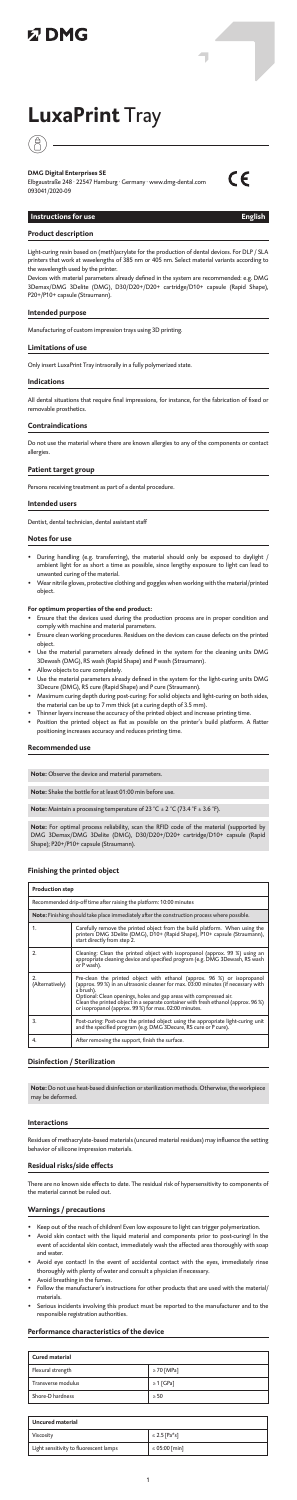# **Storage / disposal**

- Store in a dry place at room temperature (15°-25 °C/59°-77 °F) and protected from light!
- Even low exposure to light can trigger polymerization.
- Always keep the container tightly sealed; carefully seal immediately after every use.
- Do not use after the expiration date!
- The cured material can be discarded together with household waste following consultation with the disposal company and in compliance with regulations.
- Incinerate the resin mixture as hazardous waste in accordance with official regulations.

**ition:** US Federal Law restricts this device to sale by, or on the order of a dentist, or other practitioner licensed by law of the state in which he or she practices to use or order the use of this device.

# **Composition**

UDMA, TEDMA, additives.

**Note:** A glossary of all symbols displayed is at: http://www.dmg-america.com/literature

# **Mode d'emploi Français**

#### **Description du produit**

Résine photopolymérisable à base de (méth)acrylate pour la production de dispositifs dentaires. Destinée à une utilisation dans des imprimantes DLP/SLA fonctionnant sur une longueur d'onde de 385 nm ou 405 nm. Choisissez les variantes de matériaux en fonction de la longueur d'onde utilisée par l'imprimante.

- $\overline{\phantom{\alpha}}$ nt la manipulation (un transfert, par exemple), éviter autant que possible d'exposer le produit à la lumière du jour/ambiante, dans la mesure où une exposition trop longue pourrait provoquer sa polymérisation non désirée.
- Porter des gants en nitrile, des vêtements de protection et des lunettes pour travailler avec le matériau/l'objet imprimé.

Nous recommandons d'utiliser des appareils dans le système desquels les paramètres de matériau sont déjà définis. Par exemple, les imprimantes DMG 3Demax/DMG 3Delite (DMG), les cartouches D30/D20+/D20+, les capsules D10+ (Rapid Shape) ou encore les capsules P20+/ P10+ (Straumann).

#### **Destination**

Fabrication de porte-empreintes personnalisés, en utilisant l'impression 3D.

#### **Restriction d'utilisation**

Insérer LuxaPrint Tray uniquement par voie intraorale dans un environnement parfaitement polymérisé.

#### **Indications**

Toutes les situations dentaires requérant une empreinte finale, par exemple pour la fabrication de prothèses fixes ou amovibles.

#### **Contre-indications**

Ne pas utiliser le matériau en cas d'allergies à l'un des composants ou en cas d'allergies de contact.

#### **Groupe cible de patient·e·s**

es traitées dans le cadre d'une procédure dentaire.

#### **Utilisateurs auquel le dispositif est destiné**

Dentiste, prothésiste dentaire, personnel d'assistance dentaire

#### **Remarques concernant l'utilisation**

#### **Pour que le produit fini bénéficie de propriétés optimales :**

un effet secondaire n'a été rapporté à ce jour. Le risque résiduel d'une hypersensibilité au composants du matériau ne peut être écarté.

- S'assurer que les appareils utilisés lors du procédé de production sont en bon état et conformes aux paramètres de la machine et de matériau.
- Veiller à la propreté pendant les procédures de travail. Des résidus sur les appareils peuvent provoquer des défauts d'impression de l'objet.
- Utiliser les paramètres de matériau déjà définis dans le système pour les unités de nettoyage DMG 3Dewash (DMG), RS wash (Rapid Shape) et P wash (Straumann).
- Laisser les objets polymériser complètement.
- Utiliser les paramètres de matériau déjà définis dans le système pour les unités de
- photopolymérisation DMG 3Decure (DMG), RS cure (Rapid Shape) et P cure (Straumann). • Profondeur de polymérisation maximale durant le processus de post-polymérisation : dans le cas d'objets solides et de photopolymérisation sur les deux côtés, l'épaisseur du matériel peut atteindre 7 mm (profondeur de polymérisation de 3,5 mm).
- Des couches plus fines augmentent la précision de l'objet imprimé et accélèrent l'impression. • Poser aussi à plat que possible l'objet imprimé sur la plateforme de construction de
- l'imprimante. Un positionnement plus à plat augmente la précision et réduit le temps d'impression.

#### **Utilisation recommandée**

**Remarque :** Respectez les paramètres du dispositif et du matériau.

**Remarque :** Agiter le flacon pendant au moins 01:00 min avant utilisation.

**Remarque :** Maintenir une température de traitement de 23 °C ± 2 °C (73,4 °F ± 3,6 °F).

**Remarque :** Pour garantir une parfaite fiabilité du processus, scannez le code RFID du matériau (pris en charge par les imprimantes DMG 3Demax/DMG 3Delite (DMG), les cartouches D30/D20+/D20+, les capsules D10+ (Rapid Shape) et les capsules P20+/P10+ (Straumann).

# **Finition de l'objet imprimé**

| Etape de production                                                                                      |                                                                                                                                                                                                                                                                                                                                                                                                                                                                              |  |
|----------------------------------------------------------------------------------------------------------|------------------------------------------------------------------------------------------------------------------------------------------------------------------------------------------------------------------------------------------------------------------------------------------------------------------------------------------------------------------------------------------------------------------------------------------------------------------------------|--|
| Temps d'égouttage recommandé après élévation de la plateforme : 10:00 minutes                            |                                                                                                                                                                                                                                                                                                                                                                                                                                                                              |  |
| Remarque : Si possible, la finition doit avoir lieu immédiatement après le processus de<br>construction. |                                                                                                                                                                                                                                                                                                                                                                                                                                                                              |  |
| 1.                                                                                                       | Détacher l'objet imprimé du plateau d'impression. Lors de l'utilisation<br>d'imprimantes DMG 3Delite (DMG), D10+ (Rapid Shape), P10+ capsule<br>(Straumann), commencer directement par l'étape 2.                                                                                                                                                                                                                                                                            |  |
| 2.                                                                                                       | Nettoyage : Nettoyer l'objet imprimé à l'isopropanol (approx. 99 %) et avec<br>un appareil de nettoyage approprié, en utilisant le programme spécifié (p. ex.<br>DMG 3Dewash, RS wash ou P wash).                                                                                                                                                                                                                                                                            |  |
| 2. (Sinon)                                                                                               | Prénettoyer l'objet imprimé à l'aide d'éthanol (env. 96 %) ou d'isopropanol<br>(env. 99 %) dans un appareil de nettoyage à ultrasons pendant 03:00 minutes au<br>maximum (si nécessaire, avec une brosse).<br>Facultatif : Nettoyer les ouvertures, les orifices, et les interstices à l'aide d'air<br>comprimé.<br>Nettoyer l'objet imprimé dans un contenant séparé à l'éthanol (approx. 96 %) ou à<br>l'isopropanol (approx. 99 %) frais durant 02:00 minutes au maximum. |  |
| 3.                                                                                                       | Post-polymérisation : Post-polymériser l'objet imprimé à l'aide de l'unité de<br>photopolymérisation appropriée et du logiciel spécifié (p. ex., DMG 3Decure,<br>RS cure ou P cure).                                                                                                                                                                                                                                                                                         |  |
| 4.                                                                                                       | Effectuer une finition de surface une fois le support retiré.                                                                                                                                                                                                                                                                                                                                                                                                                |  |

#### **Désinfection / Stérilisation**

**Remarque :** Ne pas utiliser de méthode de désinfection ou de stérilisation thermique. Sinon, la pièce travaillée peut être déformée.

#### **Interactions**

Les résidus de matériaux à base de méthacrylate (résidus de matériaux non polymérisés) peuvent influencer le comportement des matériaux de l'empreinte en silicone à la prise.

#### **Risques résiduels/effets secondaires**

#### **Mise en garde / précaution**

- Ne pas laisser à la portée des enfants ! Même une faible exposition à la lumière peut provoquer la polymérisation.
- Éviter tout contact entre la peau et le produit liquide ou des composants avant la postpolymérisation ! En cas de contact accidentel avec la peau, laver immédiatement et soigneusement la zone touchée au savon et à l'eau.
- Éviter tout contact avec les yeux ! En cas de contact accidentel avec les yeux, rincer tout de suite et soigneusement à grande eau, et consulter un médecin si nécessaire.
- Éviter de respirer les vapeurs.
- Suivre les instructions du fabricant concernant les autres produits utilisés avec le matériau/ les matériaux.
- Tout incident sérieux impliquant ce produit doit être signalé au fabricant et aux autorités chargées de l'immatriculation.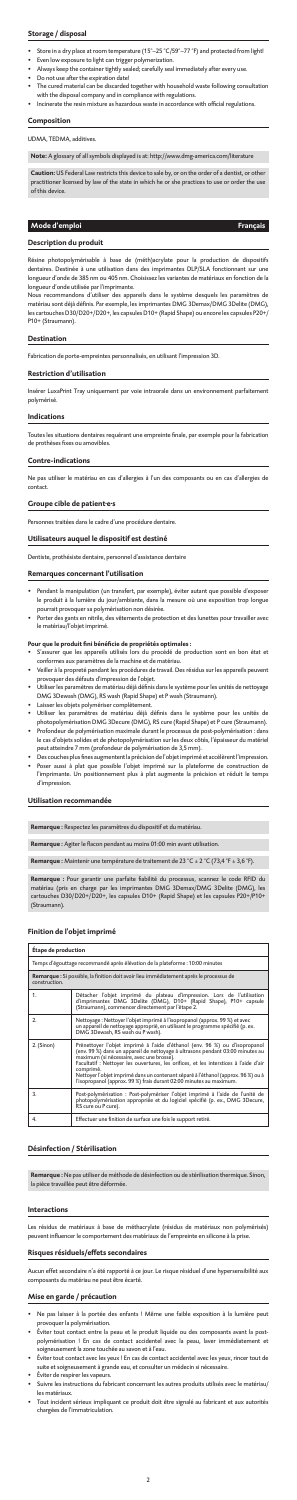### **Caractéristiques en matière de performances**

| Matériau durci          |                 |  |
|-------------------------|-----------------|--|
| Résistance à la flexion | $\geq 70$ [MPa] |  |
| Module transversal      | $\geq 1$ [GPa]  |  |
| Dureté Shore D          | > 50            |  |

| Matériau non durci                        |                   |  |
|-------------------------------------------|-------------------|--|
| Viscosité                                 | $\leq$ 2,5 [Pa*s] |  |
| Photosensibilité aux lampes fluorescentes | ≤ 05:00 [min]     |  |

#### **Stockage / élimination**

- Stocker au sec à température ambiante (15°–25 °C/59°–77 °F) et à l'abri de la lumière !
- Même une faible exposition à la lumière peut provoquer la polymérisation.
- Toujours garder le contenant parfaitement fermé et le refermer soigneuse immédiatement après chaque utilisation.
- Ne pas utiliser au-delà de la date de péremption !
- Le matériau polymérisé peut être déposé dans les ordures ménagères après consultation de la société d'élimination/de destruction et conformément aux réglementations en vigueur.
- Incinérer le mélange de résine comme un déchet dangereux conformém réglementations officielles en vigueur.

#### **Composition**

UDMA, TEDMA, additifs.

**Note:** Un glossaire avec tous les symboles affichés est disponible sur: http://www.dmgamerica.com/literature

**Attention :** La loi fédérale américaine restreint la vente de ce dispositif à un dentiste ou sur ordre d'un dentiste ou de tout autre praticien disposant d'un agrément légal de l'État dans lequel il exerce pour utiliser ou demander l'utilisation de ce dispositif.

# **Instrucciones de uso Español**

#### **Descripción del producto**

- Durante la manipulación (por ejemplo, al transferirlo), el material solo debe expone a la luz natural/luz ambiental durante el periodo de tiempo imprescindible, ya que una exposición prolongada a la luz puede tener como resultado el endurecimiento no deseado del material.
- Utilice guantes de nitrilo, ropa de protección y gafas de seguridad al trabajar con el material objeto impreso.

Resina de fotopolimerización basada en (met)acrilato para la producción de aparatos dentales. Para impresoras DLP/SLA qfuncionan con longitudes de onda de 385 nm o 405 nm. Seleccione variantes de materiales según la longitud de onda que utilice la impresora.

Se recomienda el uso de equipos con los parámetros de los materiales ya definidos, p. ej.: DMG 3Demax/DMG 3Delite (DMG), D30/D20+/D20+ cartucho/D10+ cápsula (RapidShape), P20+/ P10+ cápsula (Straumann).

#### **Finalidad prevista del producto**

Fabricación de bandejas de impresión personalizadas utilizando impresión en 3D.

#### **Limitaciones de uso**

imente introduzca LuxaPrint Tray intraoralmente en estado completamente polimerizado.

#### **Indicaciones**

Todas las situaciones dentales que requieran impresiones finales, por ejemplo, para la fabricación de prótesis fijas o removibles.

#### **Contraindicaciones**

No utilice el material si existe alguna alergia conocida a alguno de los componentes o alergias de contacto.

# **Grupo(s) de pacientes**

Personas que reciben tratamiento como parte de un procedimiento dental.

#### **Usuarios previstos**

Dentista, protésico dental, personal odontológico de apoyo

#### **Notas para el uso**

Los residuos de materiales con base de metacrilato (residuos no endurecidos de material) reden influir en el comportamiento de endurecimiento de los materiales de impresión de r<br>silicona.

• ¡Mantener fuera del alcance de los niños! Incluso una baja exposición puede activar el <sub>.</sub><br>endurecimiento.

- **Para aprovechar al máximo las propiedades del producto final:** Asegúrese de que los equipos usados durante el proceso de producción estén en buen estado y cumplan los parámetros de máquina y material.
- Verifique la limpieza de los procesos de trabajo. Los residuos en los equipos pueden provocar defectos en el objeto impreso.
- Utilice los parámetros de los materiales ya definidos en el sistema para las unidades de limpieza DMG 3Dewash (DMG), RS wash (RapidShape) y P wash (Straumann).
- Dejar que los objetos se endurezcan por completo. • Utilice los parámetros de los materiales ya definidos en el sistema para las unidades de
- fotopolimerización DMG 3Decure (DMG), RS cure (RapidShape) y P cure (Straumann). • Profundidad máxima de polimerización durante la postpolimerización: Para objetos sólidos y fotopolimerización a ambos lados, el material puede tener hasta 7 mm de grosor (con una
- profundidad de polimerización de 3,5 mm).
- Las capas más finas aumentan la precisión del objeto impreso y el tiempo de impresión.
- Coloque el objeto impreso lo más plano posible en la plataforma de producción de la impresora. Una colocación más plana aumenta la precisión y reduce el tiempo de impresión.

# **Recomendaciones de uso**

**Nota:** Observe los parámetros del dispositivo y de los materiales.

Nota: Agite el frasco durante al menos 01:00 min antes de su us

**Nota:** Mantenga una temperatura de proceso de 23°C ± 2°C (73,4 °F ± 3,6 °F).

**Nota:** Para lograr la fiabilidad óptima del proceso, escanee el código RFID del material (compatible con DMG 3Demax/DMG 3Delite (DMG), D30/D20+/D20+ cartucho/D10+ cápsula (RapidShape), P20+/P10+ cápsula (Straumann).

#### **Acabado del objeto impreso**

| Paso de la producción                                                                                            |                                                                                                                                                                                                                                                                                                                                                                                                                                                                                                                  |  |
|------------------------------------------------------------------------------------------------------------------|------------------------------------------------------------------------------------------------------------------------------------------------------------------------------------------------------------------------------------------------------------------------------------------------------------------------------------------------------------------------------------------------------------------------------------------------------------------------------------------------------------------|--|
| Tiempo de escurrido recomendado después de subir la plataforma: 10:00 minutos                                    |                                                                                                                                                                                                                                                                                                                                                                                                                                                                                                                  |  |
| Nota: El acabado debe tener lugar inmediatamente después del proceso de construcción siempre<br>que sea posible. |                                                                                                                                                                                                                                                                                                                                                                                                                                                                                                                  |  |
| 1.                                                                                                               | Aflojar el objeto impreso de la placa de impresión. En caso de utilizar las<br>impresoras DMG 3Delite (DMG), D10+ (RapidShape), P10+ cápsula<br>(Straumann), empiece directamente en el paso 2.                                                                                                                                                                                                                                                                                                                  |  |
| 2.                                                                                                               | Limpieza: Limpie el objeto impreso con isopropanol (aprox. 99 %) usando<br>un instrumento de limpieza adecuado y el programa especificado (p. ej.,<br>DMG 3Dewash, RS wash o P wash).                                                                                                                                                                                                                                                                                                                            |  |
| 2.<br>(Alternativamente)                                                                                         | Realice una limpieza previa del objeto impreso con etanol (aprox. 96 %)<br>o isopropanol (aprox. 99 %) durante un máximo de 03:00 minutos en un<br>limpiador ultrasónico (utilice un cepillo si fuera necesario).<br>Opcional: Limpiar las aberturas, los agujeros y las áreas de los huecos con<br>aire comprimido.<br>Limpie el objeto impreso durante un máximo de 02:00 minutos en un<br>recipiente aparte con etanol (aprox. 96 %) o isopropanol (aprox. 99 %) que<br>no hayan sido utilizados previamente. |  |
| 3.                                                                                                               | Postpolimerización: Realice una postpolimerización del objeto impreso con<br>la unidad de fotopolimerización adecuada<br>y el programa indicado (p. ej., DMG 3Decure, RS Cure o P cure).                                                                                                                                                                                                                                                                                                                         |  |
| 4.                                                                                                               | Después de retirar el soporte, realice el acabado de la superficie.                                                                                                                                                                                                                                                                                                                                                                                                                                              |  |

#### **Desinfección / Esterilización**

**Nota:** No utilizar métodos de desinfección o esterilización a base de calor. De lo contrario, la pieza podría deformarse.

#### **Interacciones**

# **Riesgos/efectos secundarios residuales**

Hasta ahora no se conocen efectos secundarios. No se puede descartar el riesgo residual de hipersensibilidad a los componentes.

# **Advertencias / precauciones**